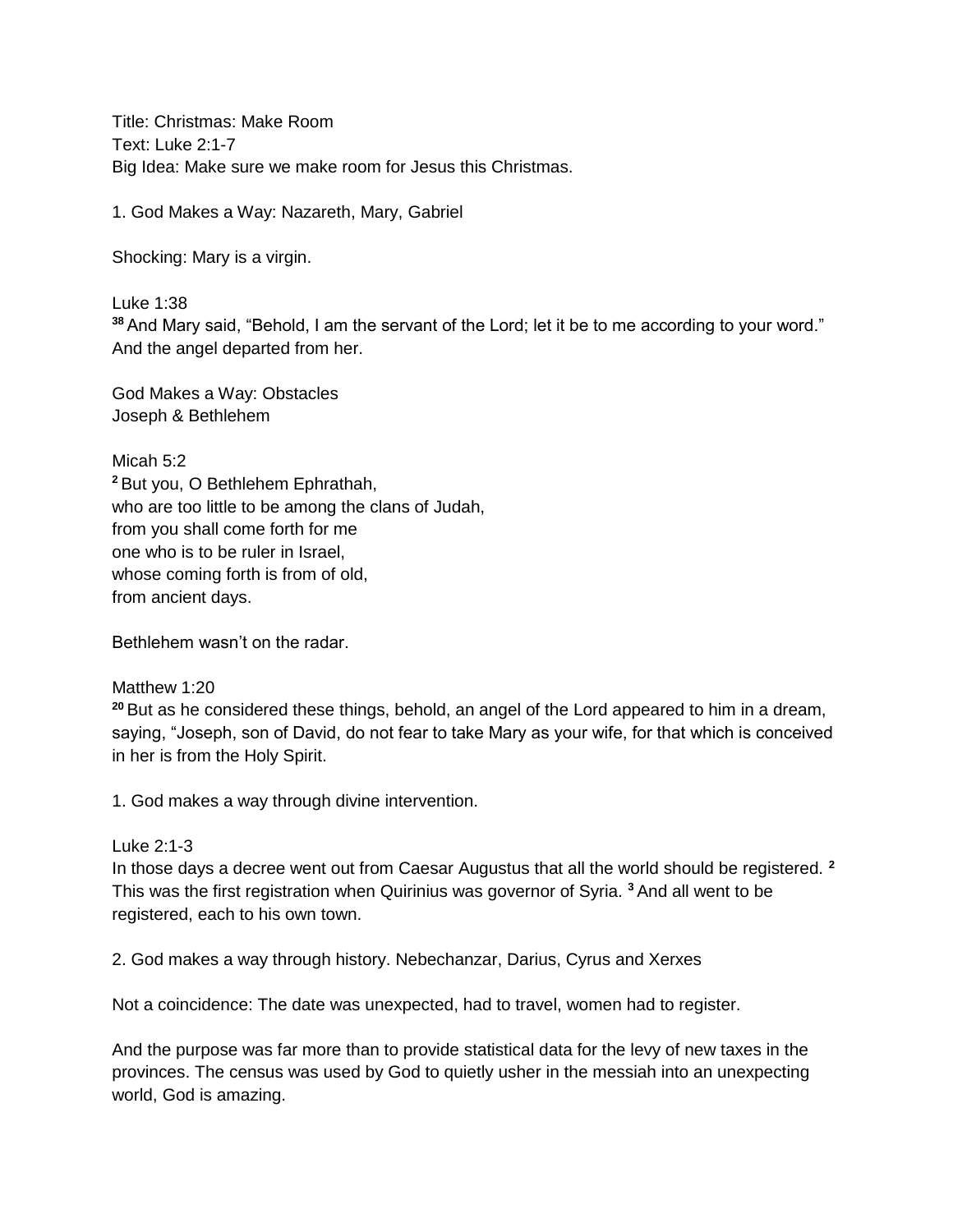A good reminder for us today, God makes a way. Calling can be different than opportunity. Luke 2:4-5

**<sup>4</sup>**And Joseph also went up from Galilee, from the town of Nazareth, to Judea, to the city of David, which is called Bethlehem, because he was of the house and lineage of David, **<sup>5</sup>**to be registered with Mary, his betrothed, who was with child.

Luke 2:6-7

**<sup>6</sup>**And while they were there, the time came for her to give birth. **<sup>7</sup>**And she gave birth to her firstborn son and wrapped him in swaddling cloths and laid him in a manger, because there was no place for them in the inn.

Mary and Joseph make it to Bethlehem and they quickly realize that Jesus was going to be making it into the world very soon

Now Bethlehem is packed, this small city, the city is in a gridlock

To essentially pay more taxes to the Roman Empire

Inn- The greek word here is kataluma and is used only two other times in the N.T. Mark 14:14 and Luke 22:11

**God Makes a Way: Here** The incarnation, God as a human.

Birth is miraculous.

Miraculous wonder of natural childbirth fused together with the supernatural miracle that God has come to dwell among us. Making Christmas the supreme supernatural natural wonder.

John 1 unpacks this wonder a bit more.

John 1:1 (one page) In the beginning was the Word, and the Word was with God, and the Word was God.

John 1:14 And the Word became flesh and dwelt among us, and we have seen his glory, glory as of the only Son from the Father, full of grace and truth.

Here we see that the word is the 2nd member of the trinity. At the time when all created things were created, the "Word" was already in continuing existence,

Jesus' sacrifice started long before the cross.

He came as a baby committed to the full human experience so he could one day make a full sacrifice on our behalf,